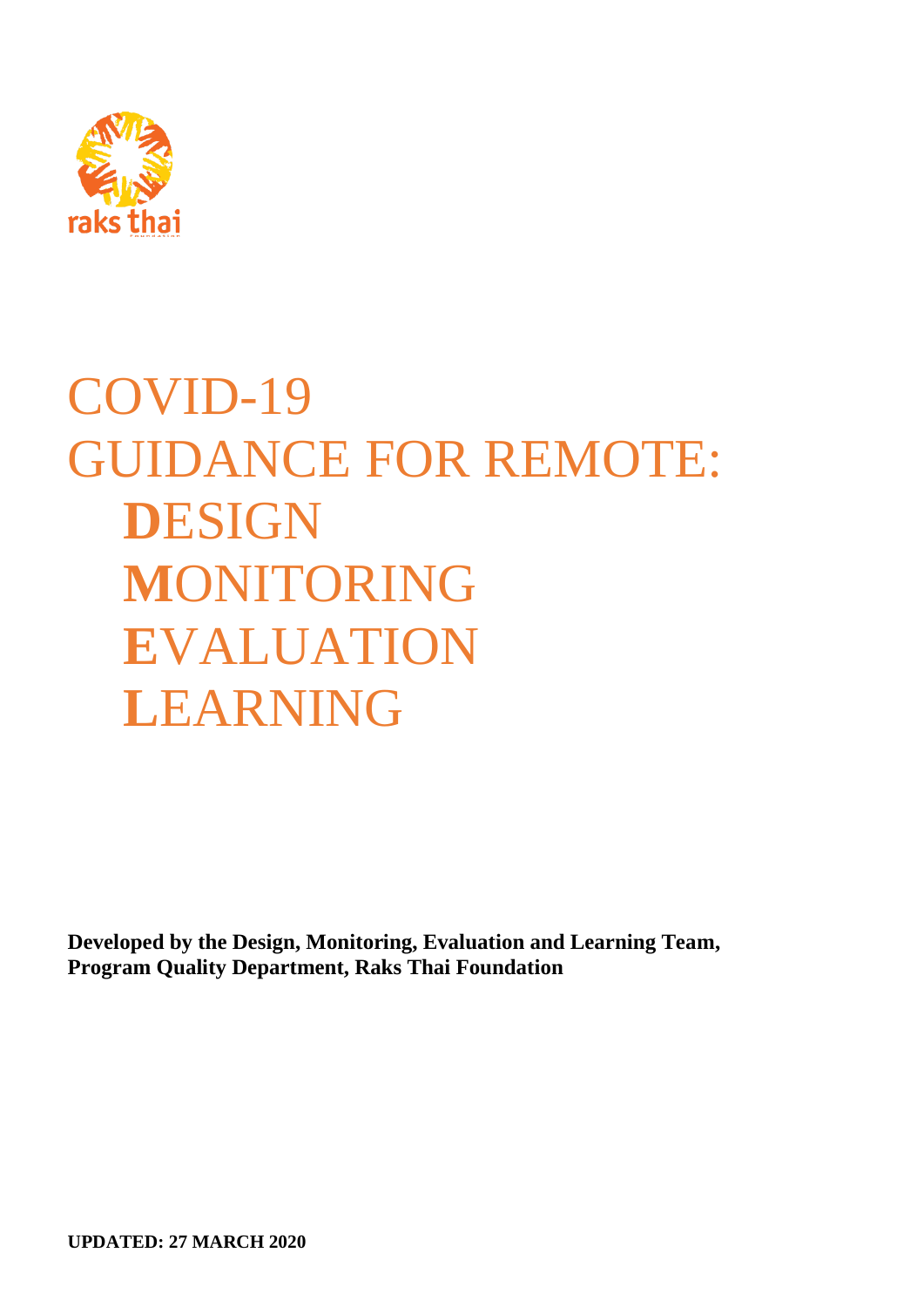# **Table of Contents**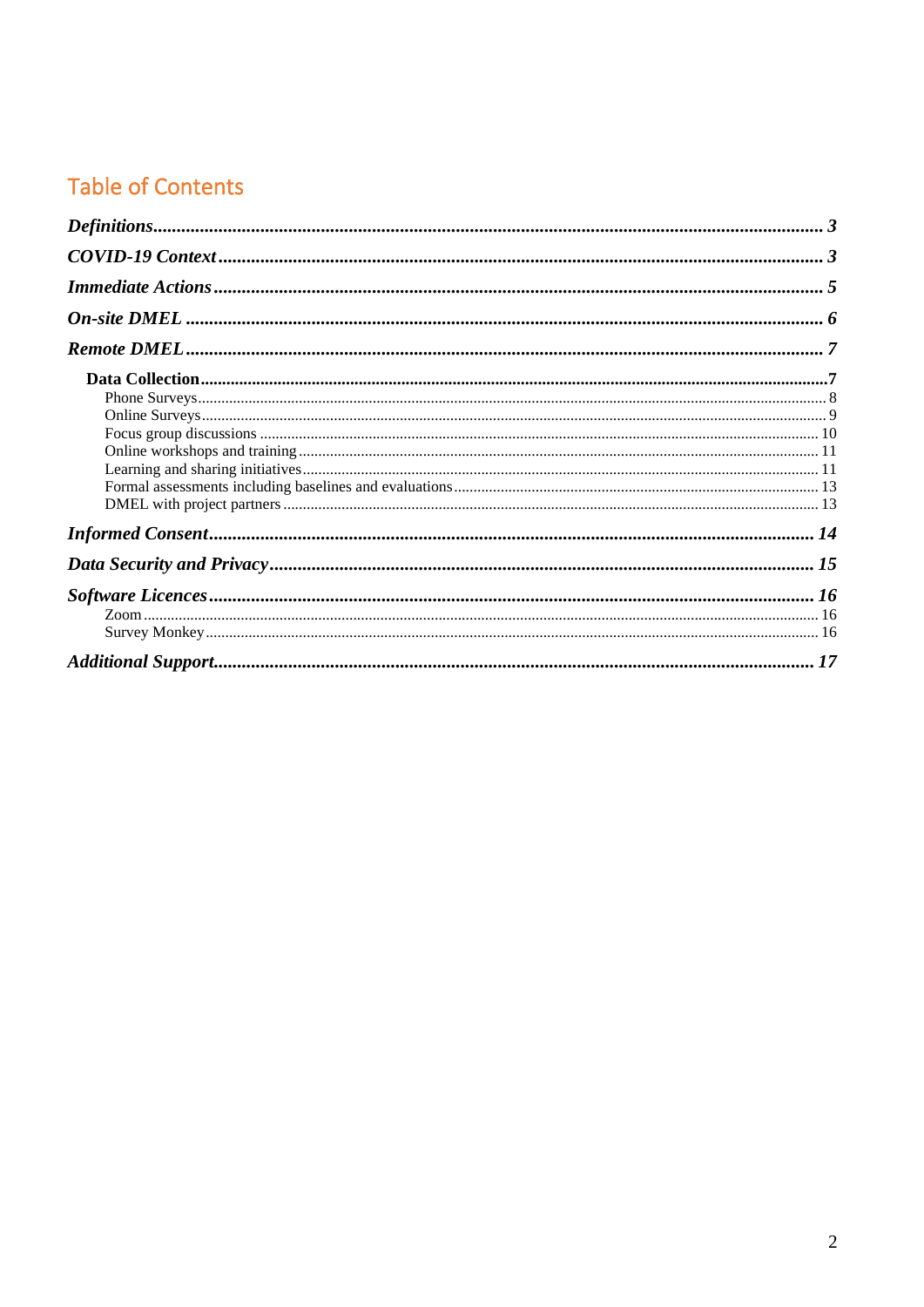## <span id="page-2-0"></span>**Definitions**

A **program** has a wide scope, focusing on benefits. Programmes involve a series of specific and complementary projects. Because they are concerned with benefits and not deliverables, programs are more strategic than projects and may have to change scope dramatically during their execution to meet the changing needs of the organization and communities with which Raks Thai works. Programs will typically span multiple functional units within an organization and are often executed over a much longer timescale than projects.

A **project** is a series of activities implemented to produce specific deliverables within a defined time-period and with a defined budget. Because projects are more concerned with deliverables than benefits, the scope of projects is narrow. Projects are typically confined to a single functional unit within an organization and typically of a shorter duration than programs, and by definition have a finite duration.

**Design** is the process of setting goals, developing strategies, outlining the implementation arrangements and allocating resources to achieve those goals. Design is regarded as the starting point, and is therefore a crucial stage of development initiatives. Project design involves multiple stakeholders and follows a process including but not limited to problem identification, beneficiary identification, stakeholder analyses, gender analyses, activity design, development of monitoring frameworks, risk management, budget development, sustainability assessment and agreement on an achievable timeline.

**Monitoring** is a continuing function that uses systematic collection of data to provide management and the main stakeholders with indications of the extent of progress and achievement of objectives and progress in the use of allocated funds. Raks Thai Foundation's monitoring efforts focus on both program and project monitoring

- Project monitoring measures and reports on the implementation progress of a project while it is being implemented. The format and deadlines for reporting are typically determined by the donor and reporting is often against a logical framework and set of indicators agreed at the start of the project.
- Programme monitoring measures and reports on the implementation of a thematic programme area through a set of indicators. Every Raks Thai Foundation programme reports on an annual basis on implementation progress and delivery of results. This is aggregated into an annual Programme Report.

**Evaluation** is the systematic and objective assessment of an ongoing or completed project, program or policy, its design, implementation and results, including the sharing of results and the implementation of corrective measures. The aim is to determine the relevance and achievement of the objectives with regard to predefined criteria. An evaluation process should provide credible and useful information that allows the lessons learned to be integrated into future decision-making and programming processes. Raks Thai Foundation's evaluation efforts focus on both program and project evaluations.

- Project evaluations cover projects, which are time-bound sets of activities aimed at delivering a set of agreed conservation and human wellbeing results. A project rests within a programme unit and contributes to the intended results of that programme and the respective Programme Strategy. A project evaluation will assess the impact of the project in addition to the DMEL Principles (below). Project evaluations are normally conducted at the mid-term of the project and at its termination.
- Programme evaluations cover thematic programmes areas. Programme evaluation assesses impact of the programme in addition to the DMEL Principles (below), according to Programme Strategies, which define a series of programme level outcome and impact indicators of strategic importance.

**Learning** is the process of collecting and sharing evidence or experience to motivate Raks Thai Foundation staff, and facilitate improvement and across the organization. Learning occurs throughout the project cycle through sharing of experience, presentations of evaluations and monitoring reports, site visits, formal capacity building, and reflection on what works well and what could be done differently.

# <span id="page-2-1"></span>COVID-19 Context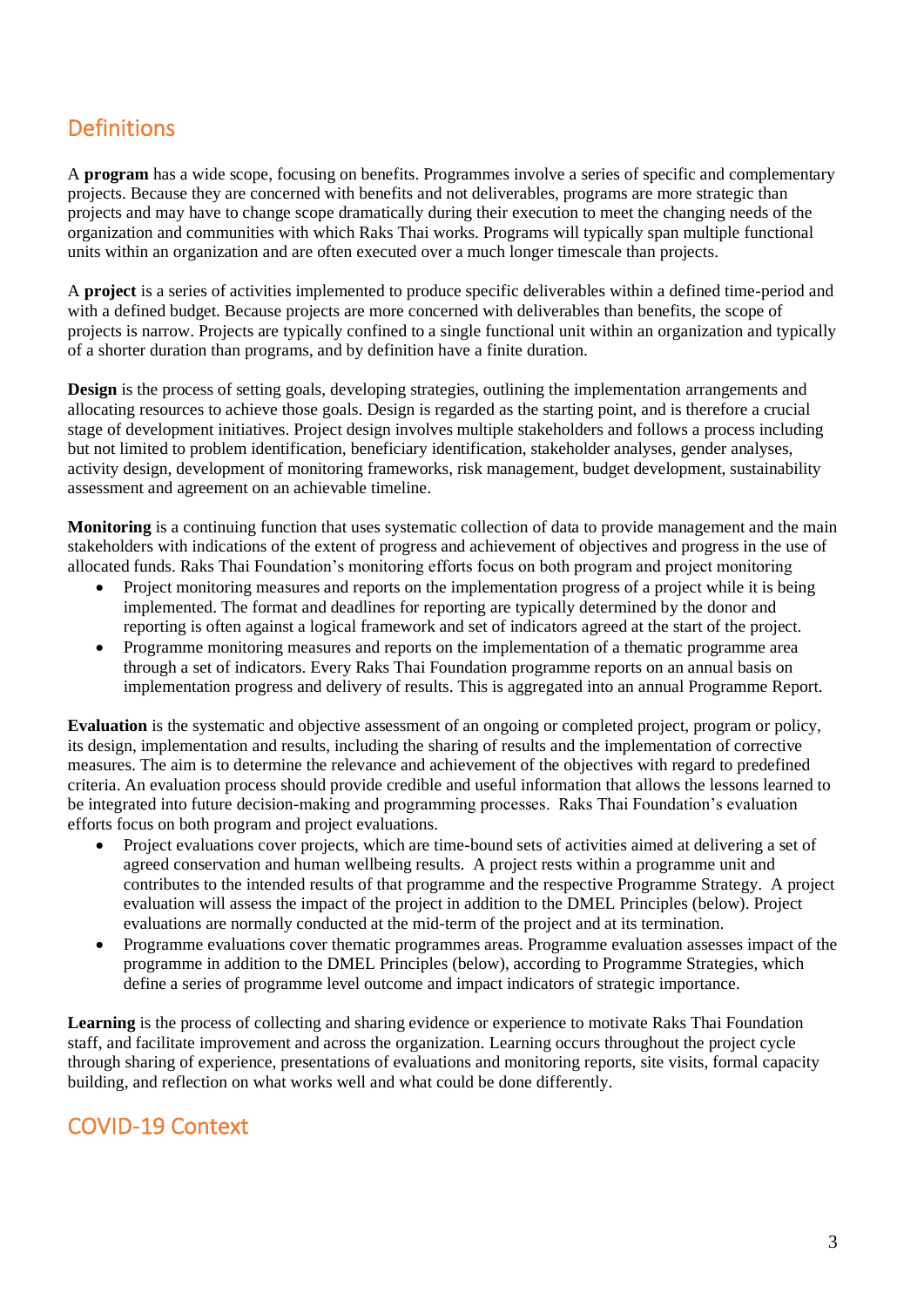It is critical that all Raks Thai staff understand the situation and regulations in Thailand relating to work, health and movement. All staff, including volunteers or other project support people, must follow Raks Thai Foundation policies, Ministry of Public Health guidance, particularly relating to handwashing and distancing, and other national guidance relating to work, transport, movement and gatherings.

Some important reference websites include:

- <https://ddc.moph.go.th/viralpneumonia/index.php>
- <http://covid19.th-stat.com/>
- <https://sites.google.com/view/covid-19-educationalmaterials/home>

This document specifically aims to provide DMEL guidance and should be followed based on judgement from each respective project manager, in conjunction with all formal policies, procedures and laws as referenced above.

This document may be updated as new information emerges or additional actions are required. The date of update can be found in the footnotes of the cover page.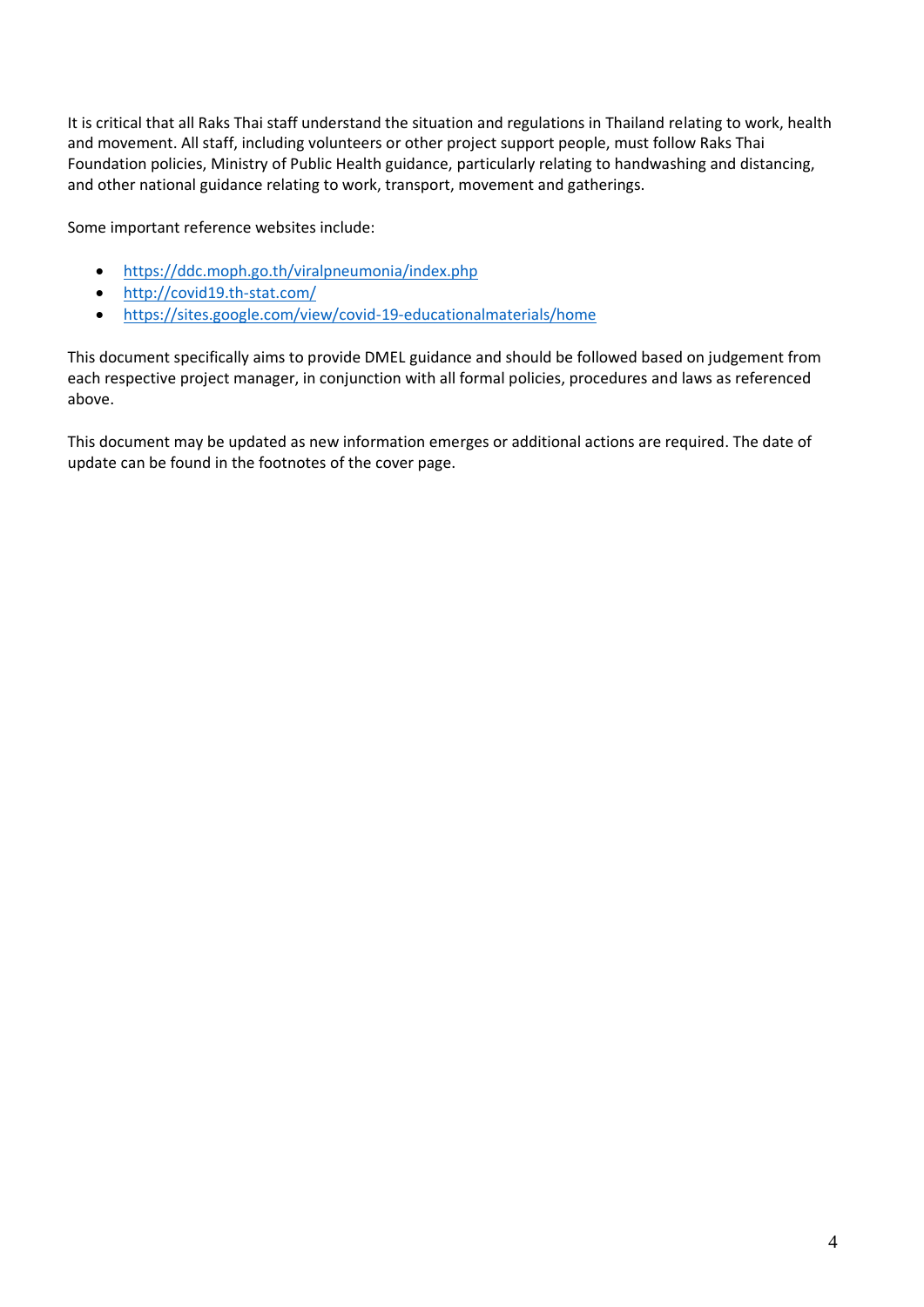### <span id="page-4-0"></span>Immediate Actions

There are a number of activities within this manual that can be adapted to the current remote-work context, however there are four immediate actions that should be taken by all project managers, and communicated to relevant staff within the program and project areas. These actions are:

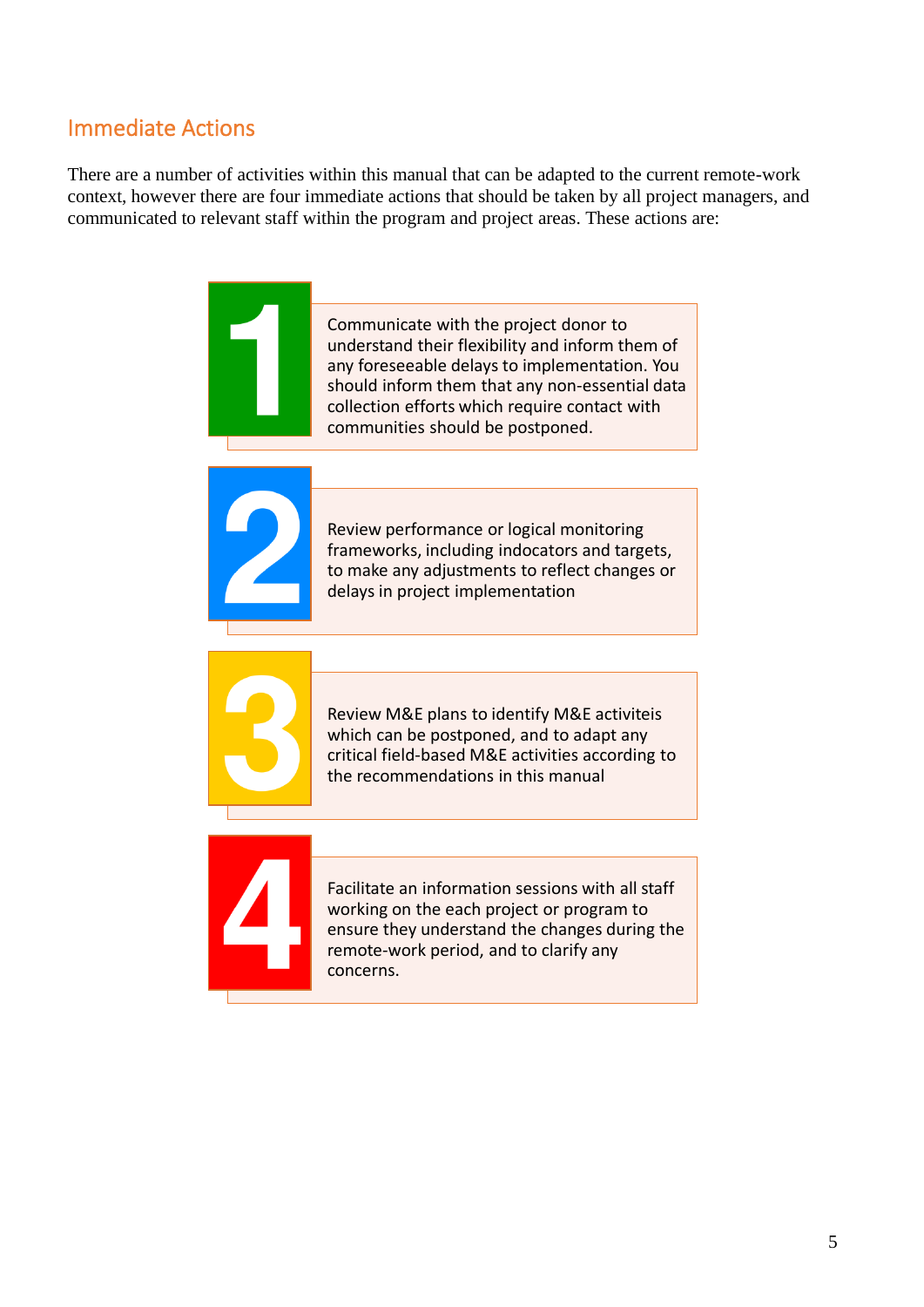# <span id="page-5-0"></span>On-site DMEL

The first step in determining whether DMEL activities should be conducted according to routine or moved to remote methods, is to follow Raks Thai Foundation policies, Ministry of Public Health guidelines and policies from other relevant authorities.

Secondly, project managers should conduct a Risk Assessment to identify potential problems before they occur so that risk-handling activities may be planned and invoked as needed across the life of the project to mitigate adverse impacts on achieving objectives. Project managers are responsible for developing a risk management plan, however all staff are responsible for contributing to the plan, and to regularly monitor the risks associated with their project. The process includes:

- Identification of hazards and risk factors that have the potential to cause harm.
- Analysis of the risk associated with that hazard
- Determination of appropriate ways to eliminate the hazard, or control the risk when the hazard cannot be eliminated. In this case, remote DMEL may be a solution.

Guidance on conducting a risk assessment is available on the Participatory Learning Platform (PLP) at: <https://www.raksthaiplp.org/risk.html>

Where a risk assessment has determined that on-site DMEL activities can occur, or where DMEL activities must occur, it is important to plan and coordinate effectively to ensure limited contact with communities or other staff members, and the maximum amount of accurate information is collected during the period of data collection. Key considerations include:

- Identify potential opportunities to collaborate or coordinate with other project teams who may be working in the same implementing area, or with the same populations. It may be possible to designated tasks to others, or split tasks between different teams to minimize the number of travel times or staff who may need to travel.
- Use existing relationship with trusted community based leaders or staff to collect relevant information. Consider contacting them remotely (e.g. Line) to discuss areas for intervention.
- If you must travel, it is compulsory to follow all relent organization policies, guidance from the Ministry of Public Health and policies and laws from other relevant authorities.
- While conducting DMEL activities on-site, you must keep a safe distance (2 meters) during all in-person interactions, wear a mask at all times, and wash your hands regularly with soap and water or an alcohol based solution.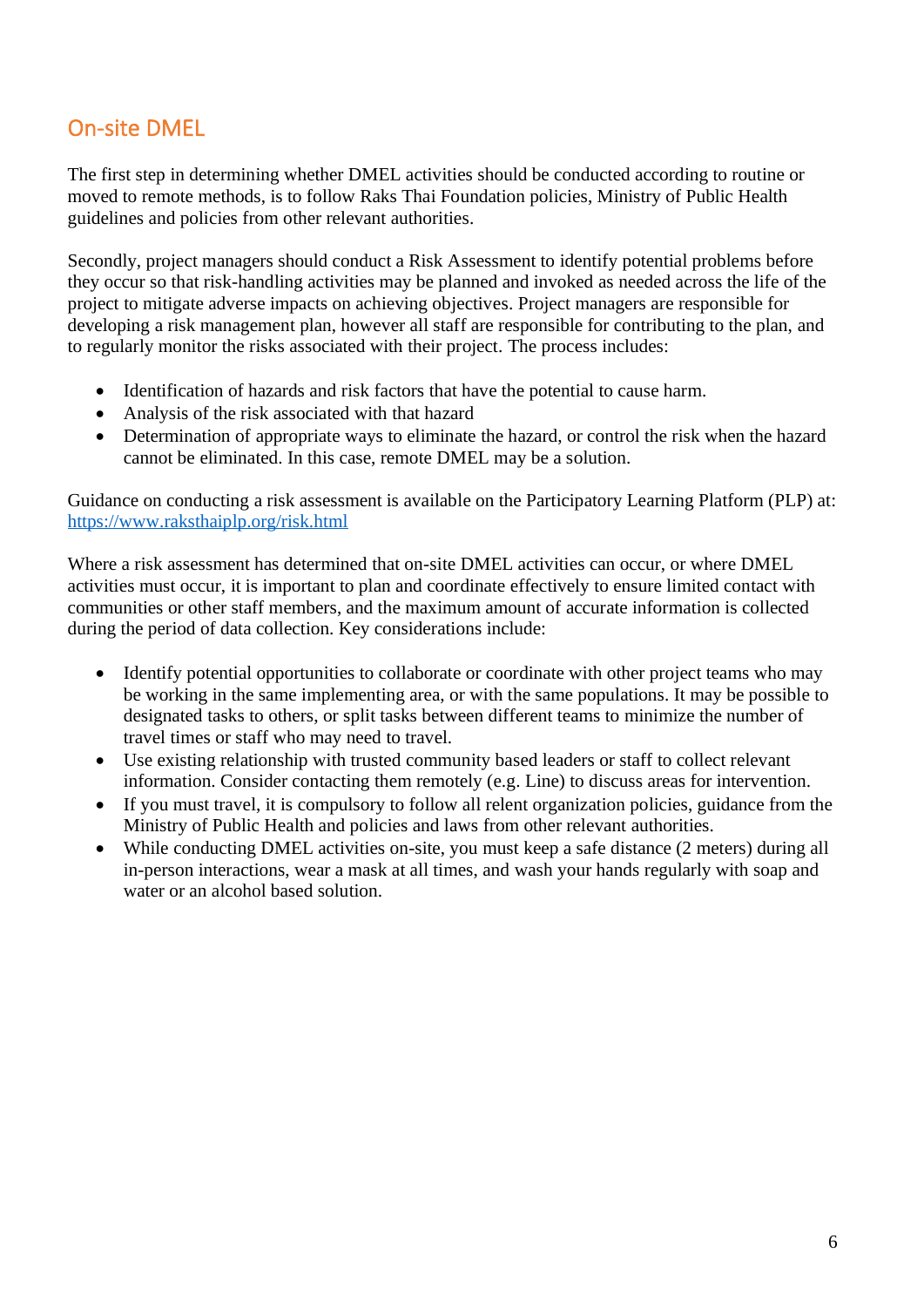# <span id="page-6-0"></span>Remote DMEL

#### <span id="page-6-1"></span>Data Collection

Where possible, project teams should consider remote options for data collection. This will require use of available technology including phone calls, SMS, Line, Skype, Zoom, MS Teams, email, and any other relevant tools used by project beneficiaries or staff.

During the period of remote working and social distancing, there may be value in increasing qualitative data collection and analysis using key informant phone interviews or online focus groups, as a means of understanding the results of project implementation.

It is also important to reduce the amount of information collected by identifying priorities and reducing the number of questions. Remote DMEL methods require consideration of language and technological literacy, as well as broader challenges faced within each implementing context including access to electricity, internet, and phone service, and ownership of computers or devices.

Some additional considerations include:

- Fee-free services to ensure that participants are not charged for their time (e.g. phone calls)
- Persons of lower socio-economic status or remote areas may not be able to participate due to limited access to the required technologies.
- Persons with disabilities, including hearing and vision impaired who may be unable to use existing Raks Thai Foundation technologies for online or phone based data collection
- Reduce the sensitivity of question content as participants and surveyors cannot control factors influencing privacy of provide support.
- Consider inherent biases in remote data collection which are a result of mistrust of online or phone based privacy, gender and age differences in access to technology.
- Account for a higher non-response rate when designing a sampling strategy as there will likely be a higher non-response rate or a higher likelihood of interviewing the incorrect person.
- Conduct a follow-up call to 5%-10% of participants (phone surveys, online focus group discussions) to verify key information already collected. This should be done by a different interviewer. Major discrepancies should be discussed and addressed.
- Conduct quality checks on partially submitted data (online surveys) to identify any major discrepancies. You may need to re-train staff using online training methods (see section above). Consider pairing a weaker staff member with a stronger staff member, while ensuring they maintain a safe distance (2 meters), if they are working in the same building.
- Provide clear guidelines for staff about who is acceptable to participate. Depending on the context, the person answering the phone may not be the intended target. For example, It is clear that we're interviewing the wrong person if a man answers a call meant for a woman, but this would require a bit more screening if a person of the same sex answers the phone.

Important: Following any data collection method using phone, or computer based methods, all participants should be instructed to wash their hands for 20 seconds with soap and water, or an alcohol based solution, particularly if they are using a shared device.

Important: Informed consent must still be obtained prior to conducting any remote data collection methods. Details on informed consent are included in the section below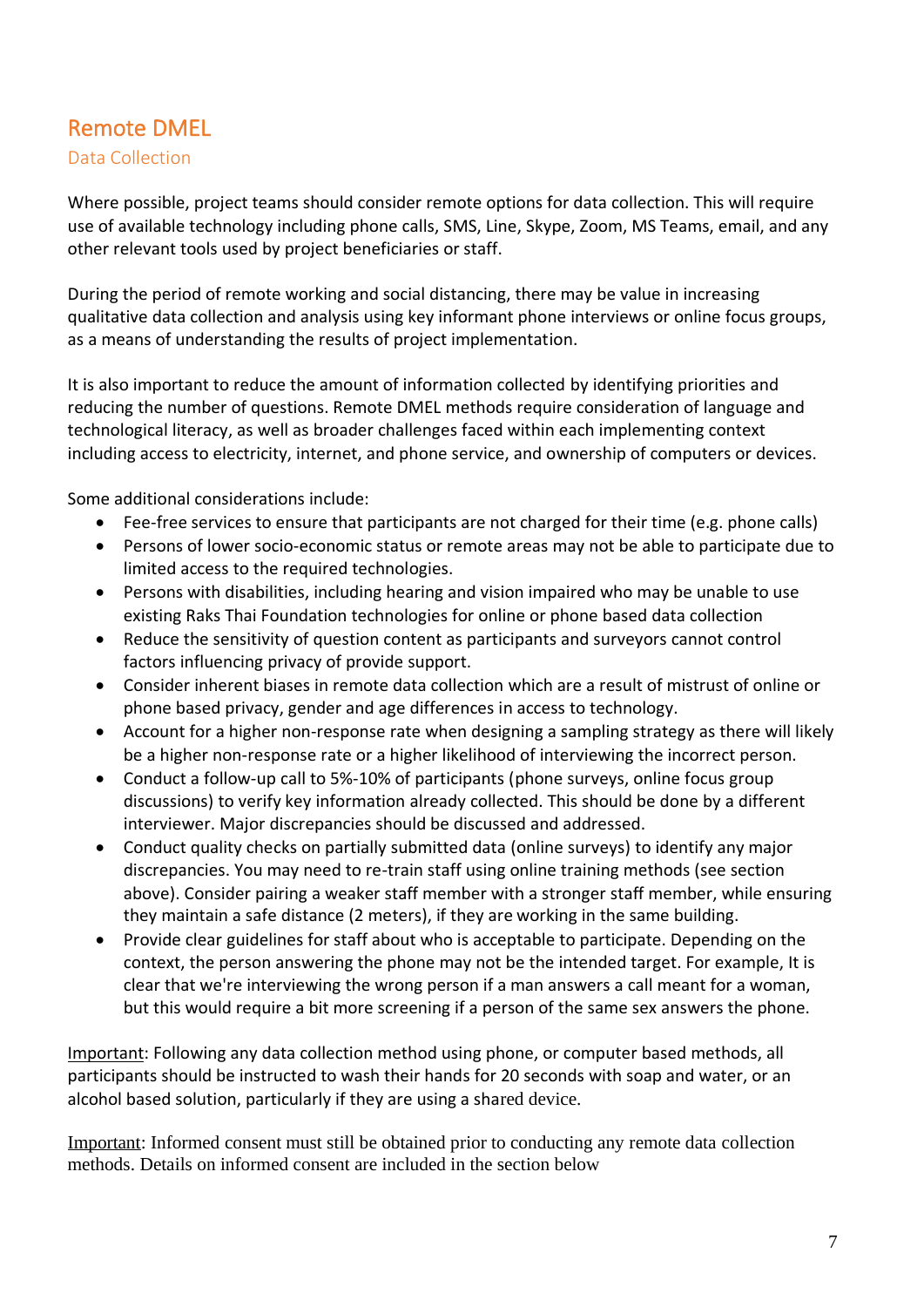#### <span id="page-7-0"></span>Phone Surveys

If your project requires information to be collected by phone call, Raks Thai staff should consider the following points to maintain acceptable levels of data quality:

- 1. Prioritised information that you 'must have' rather than routine information collection
- 2. Use existing trained program staff to conduct the survey in order to avoid additional barriers related to training or access to phones
- 3. Consider scale-up of qualitative data collection to better understand quantitative data.
- 4. Carefully consider sampling to ensure that the data reflects the different sub-populations in your project.
- 5. Simplify questions to reduce time as participants may become bored or distracted during phone calls. Some evidence suggests that 15 minutes is an appropriate time for phone surveys to ensure meaningful engagement.
- 6. Consult the DMEL Team to ensure that your questions limit bias, are designed well to respond to your research question, and are clear.
- 7. It is important that you remain flexible. Identify times of the day which yield greater results from project beneficiaries (in each sub-group), adjust survey length where methodologically appropriate, and reduce the complexity of questions where possible.
- 8. Please note that for phone interviews it is not always possible to ensure privacy, as the interviewer cannot guarantee where participants have joined the call or who else may be listening.

Basic details of each call should be recorded in an excel file, including the name of the data collector, the start and end time of the call, the questions asked as well as a unique identifier of the participant where appropriate which includes age and sex.

Important: Informed consent must be obtained prior to conducting any phone surveys. Details on informed consent are included in the relevant section below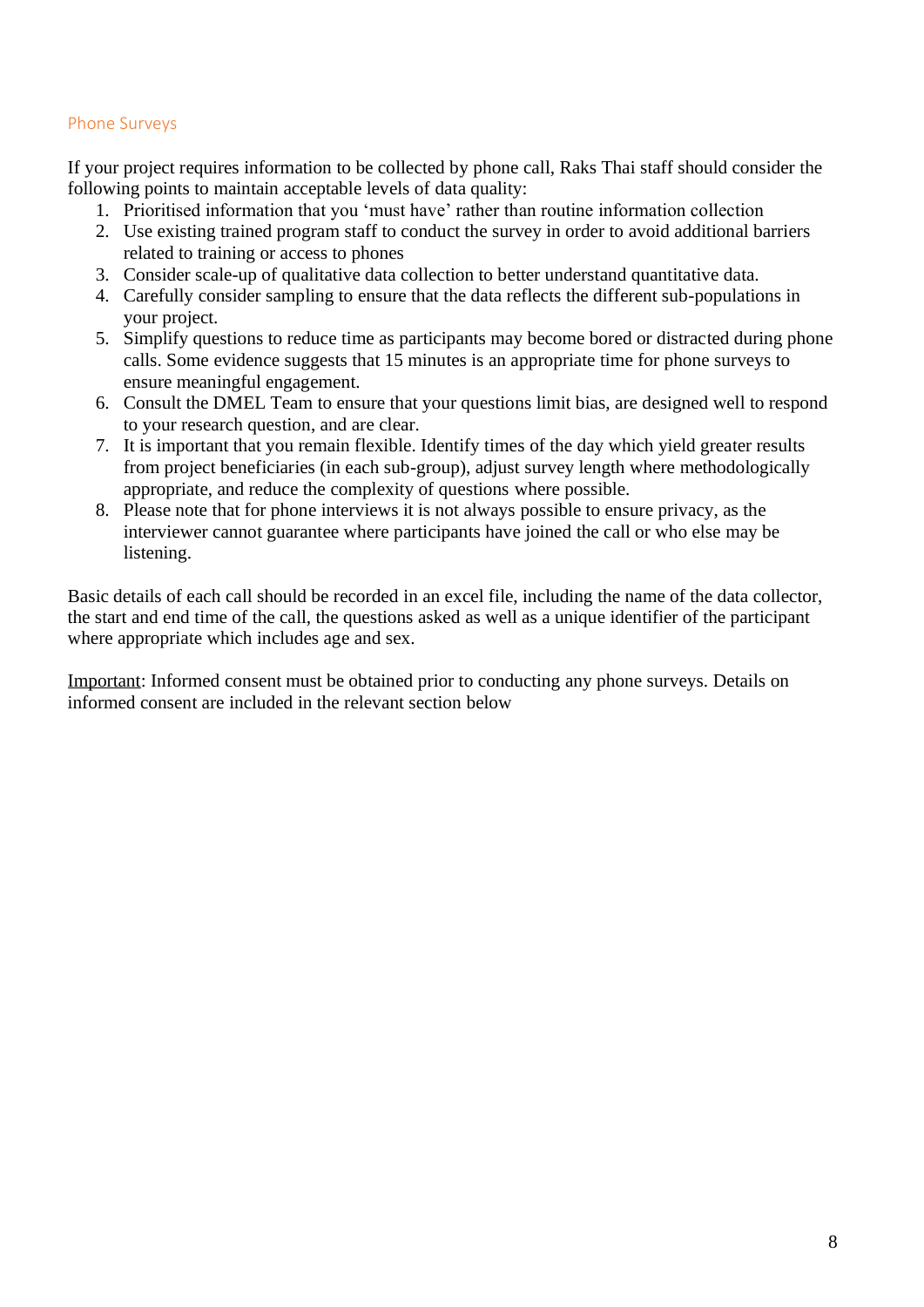#### <span id="page-8-0"></span>Online Surveys

If your project requires information to be collected by an online survey, Raks Thai staff should consider the following points to maintain acceptable levels of data quality:

- 1. Prioritised information that you 'must have' rather than routine information collection
- 2. Use a recognized survey site like Survey Monkey (example below) or Google Forms which have training and guidance widely available online to support with set-up and implementation
- 3. Consider use of qualitative data collection to better understand quantitative data.
- 4. Simplify questions to reduce time as participants may become bored or distracted during phone calls. Some evidence suggests that 15 minutes is an appropriate time for phone surveys to ensure meaningful engagement.
- 5. Consult the DMEL Team to ensure that your questions limit bias, are designed well to respond to your research question, and are clear.
- 6. Ensure that your survey link is distributed to the correct populations, which requires targeting through multiple communication sources (e.g. email, Line, QR)
- 7. It is important that you remain flexible. Adjust survey length where methodologically appropriate, and reduce the complexity of questions where possible.

Survey Monkey:

- Available at: [www.surveymonkey.com](http://www.surveymonkey.com/)
- Survey Monkey is an online survey to measure and act on feedback/survey results. This software allows you to conduct online surveys (with a link or QR code) with participants of projects, conduct research, or survey of staff at workshops. Survey Monkey also provides a simple analysis of the information collected, including graphs and charts.
- The DMEL team has purchased 1 year access to Survey Monkey. It only allows 3-users at a time, so if you would like to use the system, please contact the DMEL Team to request an access password and support to set-up on your computer.

Important: Informed consent must be obtained prior to conducting any online surveys. Details on informed consent are included in the relevant section below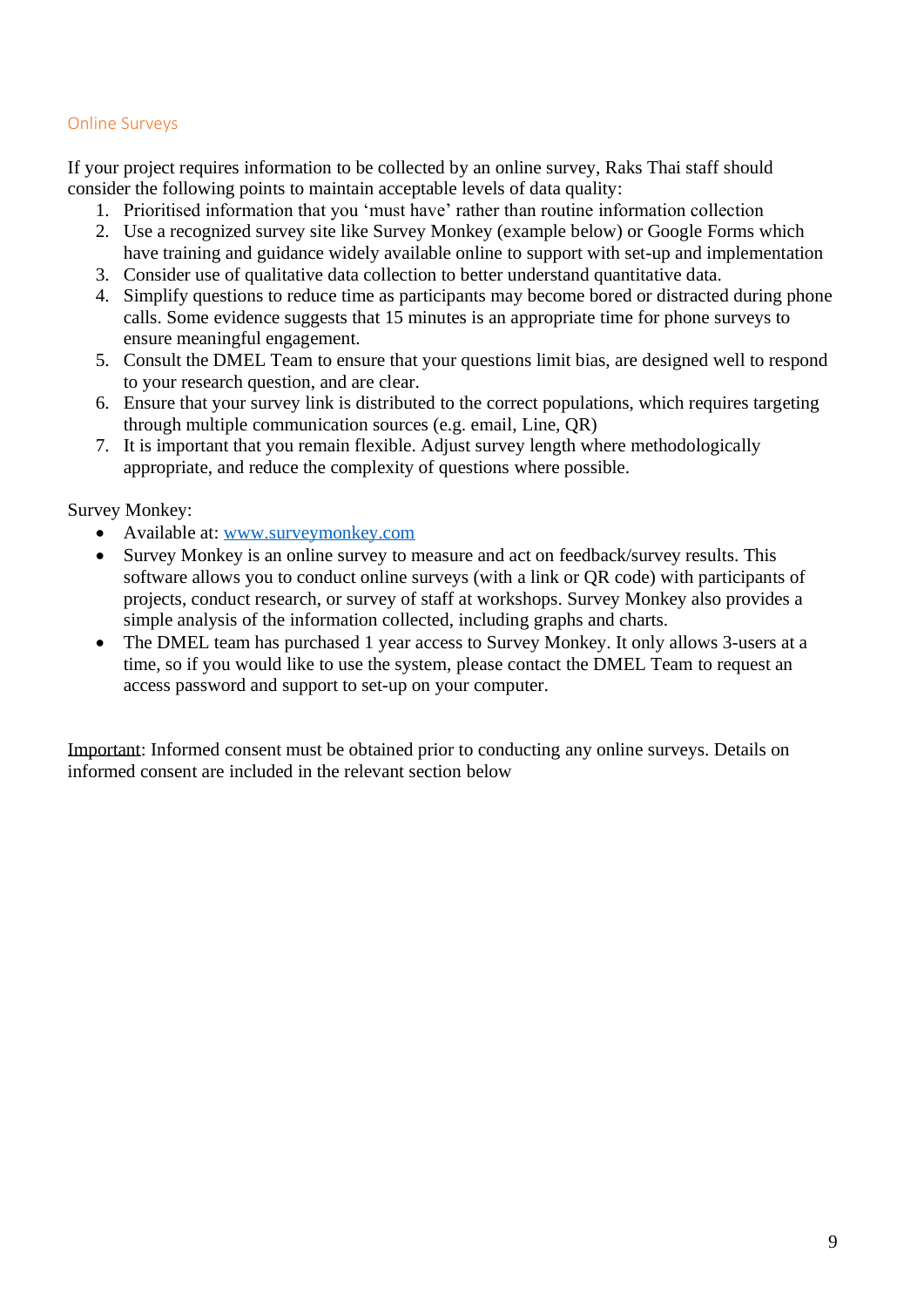#### <span id="page-9-0"></span>Focus group discussions

Online focus group discussions can be used in place of in-person focus group discussion. This can be completed through Skype, Line, Zoom or Google Hangouts. It is recommended to select a system that allows for recording for transcription purposes. Please note that recording should be audio only and never include video recording.

If your project requires information to be collected by an online focus group discussion, Raks Thai staff should consider the following points to maintain acceptable levels of data quality:

- 1. Prioritised information that you 'must have' rather than routine information collection
- 2. Use a recognized systems such as Skype, Line, Zoom or Google Hangouts which have training and guidance widely available online to support with set-up, and which are familiar to many participants.
- 3. Simplify questions to reduce time as participants may become bored or distracted during online video/audio.
- 4. Work with an additional staff member to support with mute/unmute, commenting and other technical aspects of moderating an online focus group discussion.
- 5. Consult the DMEL Team to ensure that your questions limit bias, are designed well to respond to your research question, and are clear.
- 6. It is important that you remain flexible. Adjust survey length where methodologically appropriate, and reduce the complexity of questions where possible.

Focus group discussions are already complicated, and online methods add an additional level of challenges. It is important to keep in mind the following

- There will not be a sign in sheet, as such each participant should introduce themselves by saying their name, age, sex and nationality, as well as any other basic disaggregation required by the project or donor
- Participants often have technical problems, which can disrupt other participants in the focus group
- It is challenging for the facilitator to identify non-verbal prompts and there is likely to be fewer interactions between participants, therefore reducing the complexity of data collected and possible reducing the time and opportunities for probing.
- It is not possible to ensure privacy, as the facilitator cannot guarantee where participants have joined the call or who else may be listening.

Basic details of each focus group should be recorded in an excel file, including the name of the facilitator, name of note taker, the start and end time of the focus group, the questions asked as well as a unique identifier of the participant where appropriate which includes age and sex.

Important: Informed consent must be obtained from all participants prior to conducting a focus group discussions. Details on informed consent are included in the relevant section below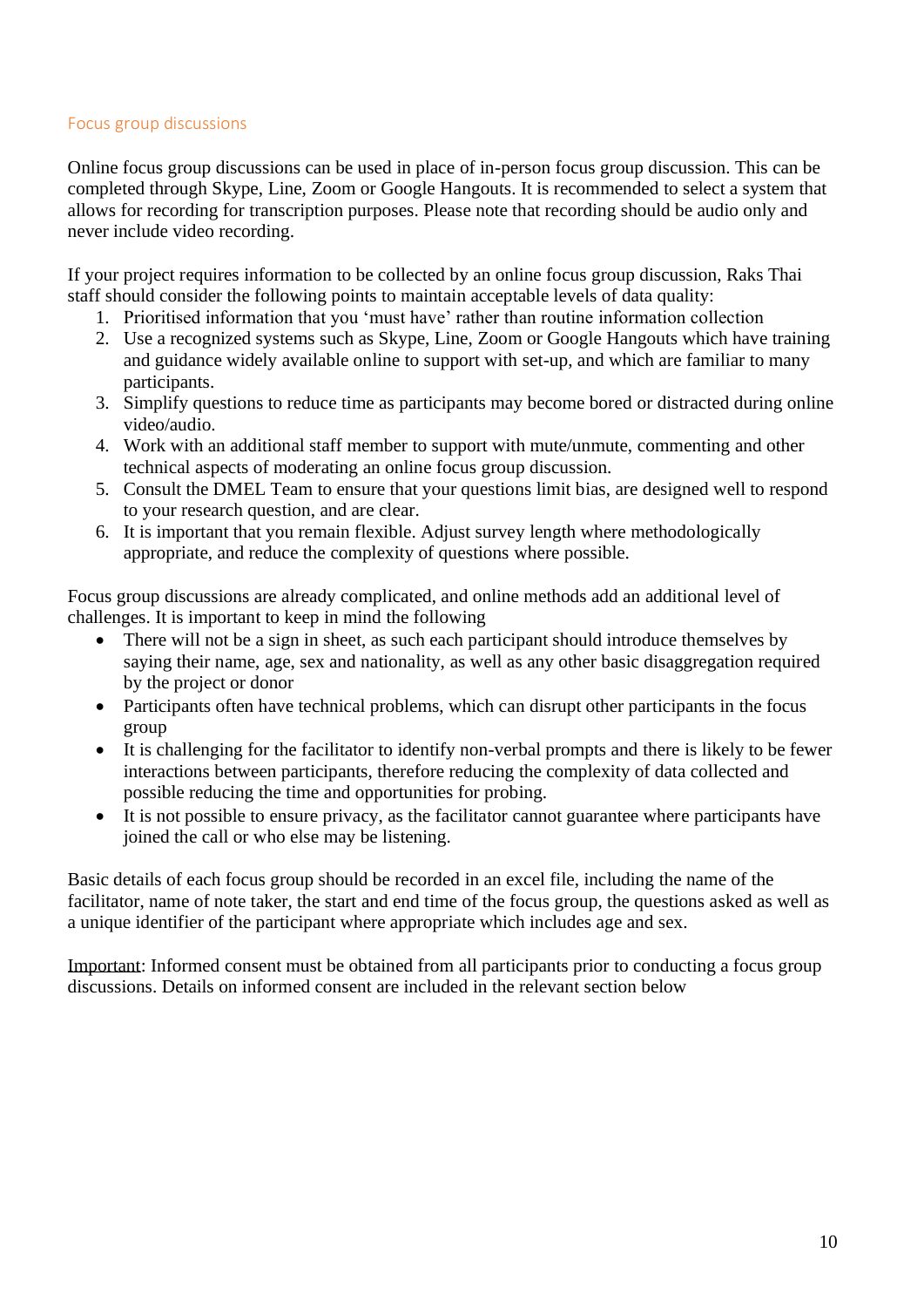#### <span id="page-10-0"></span>Online workshops and training

If there is a possibility of conducting planned workshops or training online, please use a recognized systems such as Zoom or MS Teams which have guidance widely available online to support with setup, and which are familiar to many participants. Online workshops and training can be challenging for facilitators and participants as there is limited opportunity for interaction and often many technical difficulties.

If you are able to proceed with online workshops or training, Raks Thai staff should consider the following points to maintain effectives and engagement

- 1. If participants require materials to participate, consider digital copies, home deliveries, or distribution at a predetermined time and location as appropriate.
- 2. Work with an additional staff member to support with mute/unmute, commenting and other technical aspects of moderating an online session.
- 3. Always start with some form of ice-breaker
- 4. Use the various features within the online system to encourage participation. For example, Zoom allows trainers or facilitators to break participants into groups, which can allow for practice exercises in small groups or pairs.
- 5. Allocate an activity at the end of each session to debrief, which will give an opportunity for participants to discuss any challenges, obstacles, lessons learned. You could consider the After Action Review (AAR) approach which is available on the Raks Thai PLP at <https://www.raksthaiplp.org/after-action-review.html>
- 6. It is important that you remain flexible. Adjust session length where appropriate, and reduce the complexity of activities where possible.
- 7. All meetings should be recorded with detailed Minutes and shared to all participants following the meeting.

Important considerations

- Participants should use their organization email address and correct name on the system
- Where possible, you should record the session for participants who had technical difficulties or those unable to attend for other reasons.
- Participants often have technical problems, which can disrupt other participants in the focus group. There are also likely to be distractions with participants work or home environments which need to be considered.

Important: If it is not possible to conduct a planned workshop or training remotely, you should consider postponing the activity.

The Design, Monitoring, Evaluation and Learning (DMEL) Team in the Program Quality Department (PQD) also hosts the the Participatory Learning Platform (PLP), which has been designed and set-up for situations like remote access or limited resources:

- The PLP is a multi-modality initiative which supports Raks Thai staff with building capacity through e-learning, accessing important tools, sharing experiences and exploring data. The PLP can be accessed at [www.raksthaiplp.org](http://www.raksthaiplp.org/)
- The PLP is available to all Raks Thai staff on completion of the capacity assessment survey.

<span id="page-10-1"></span>Learning and sharing initiatives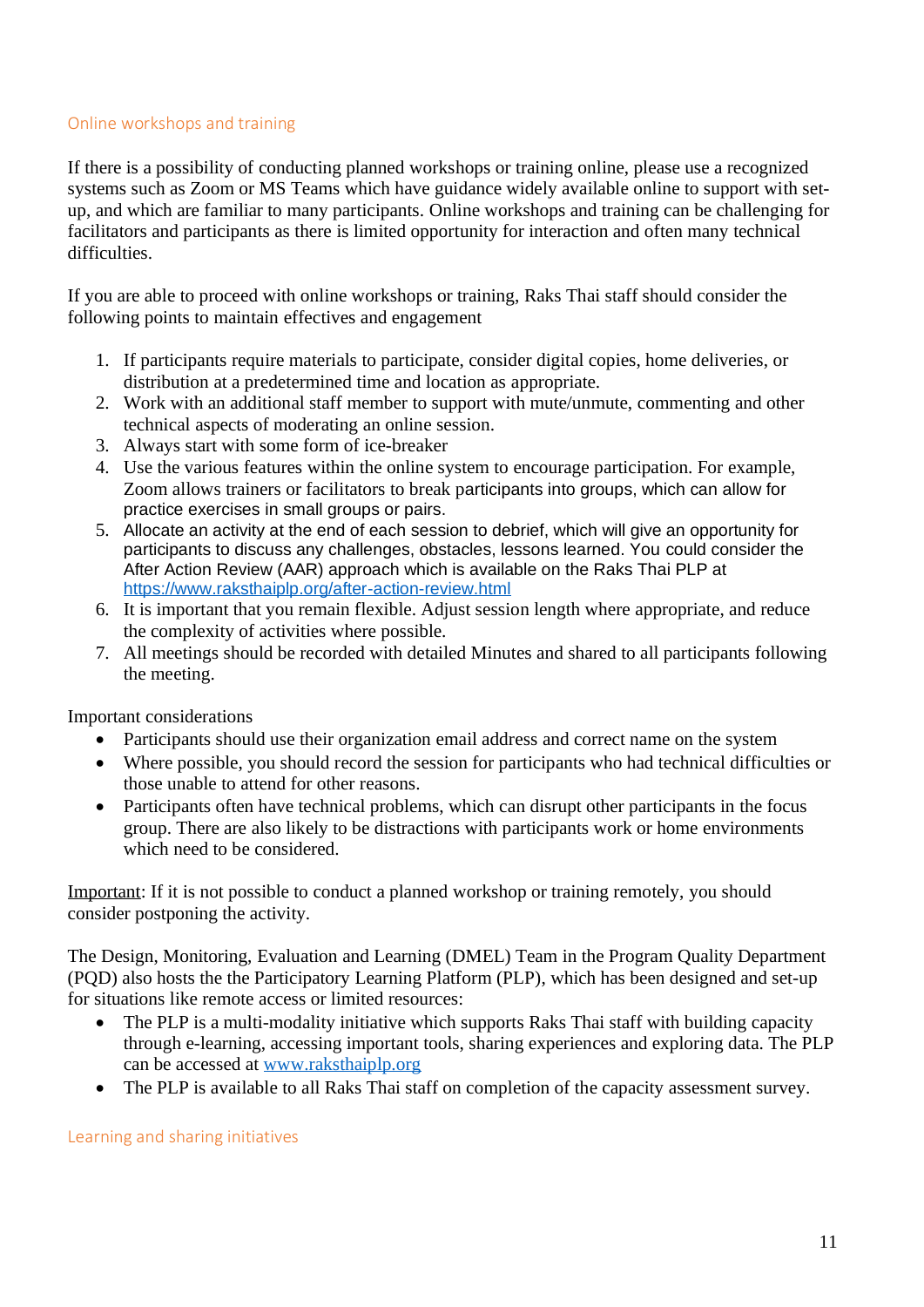During remote work, it is still important to conduct regular learning and sharing initiatives. These can be both formal and informal. If there is a possibility of conducting learning sessions, please use a recognized system such as Zoom or MS Teams which both have guidance widely available online to support with set-up, and which are familiar to many participants.

Online learning can be challenging for facilitators and participants as there is limited opportunity for interaction and often many technical difficulties. If you are able to proceed with online sessions, Raks Thai staff should consider the following points to maintain effectives and engagement:

- 1. If participants require materials to participate, consider digital copies, home deliveries, or distribution at a predetermined time and location as appropriate.
- 2. Work with an additional staff member to support with mute/unmute, commenting and other technical aspects of moderating an online session.
- 3. Always start with some form of ice-breaker and the facilitator should also share their experience first in order to provide an example to others.
- 4. There are many ways to conduct a learning session. Similar to a focus group discussion, participants can build on each other's ideas, but there should still be an overall structure and objective. You could consider the After Action Review (AAR) approach which is available on the Raks Thai PLP at<https://www.raksthaiplp.org/after-action-review.html>
- 5. It is important that you remain flexible. Adjust session length where appropriate, and reduce the complexity of activities where possible.
- 6. All meetings should be recorded with detailed Minutes and shared to all participants following the meeting.

Other considerations

- Participants should use their organization email address and correct name on the system
- Where possible, you should record the session for participants who had technical difficulties or those unable to attend for other reasons.
- Participants often have technical problems, which can disrupt other participants in the focus group. There are also likely to be distractions with participants work or home environments which need to be considered.

Important: Each department should, at a minimum, host a weekly sharing meeting at the beginning of each week for staff to share details about their tasks and identify opportunities for collaboration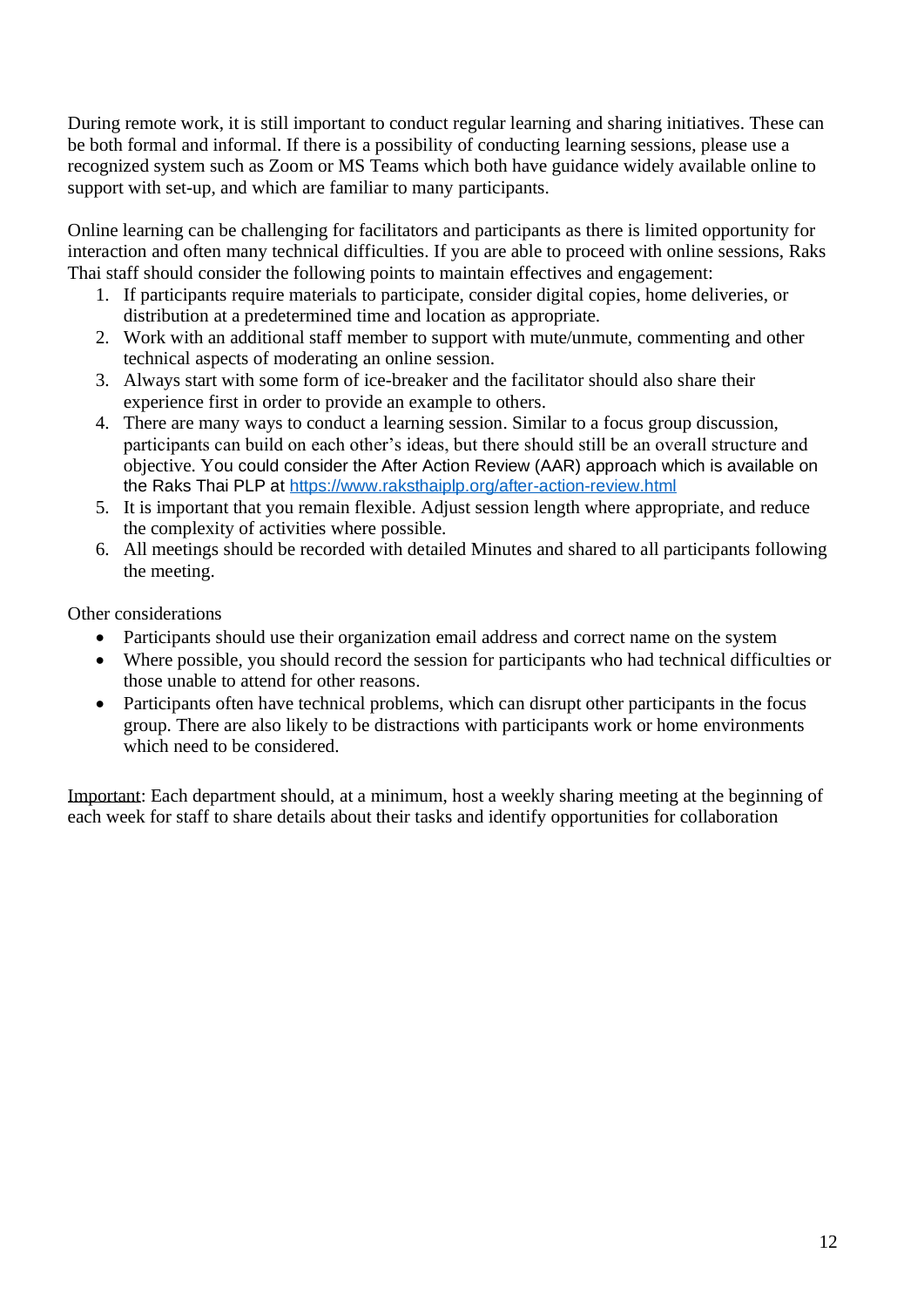#### <span id="page-12-0"></span>Formal assessments including baselines and evaluations

Most projects implemented by Raks Thai Foundation require a baseline assessment and final evaluation. This has been regular practice, and is also a requirement of the Raks Thai Foundation DMEL Policy. During a remote working context, conducting formal assessments will be challenging.

There are a number of considerations and actions that project managers should be aware of when planning any formal assessments during this time. These include:

- If the project is scheduled to complete an evaluation, the project manager should immediately communicate with the donor about expectations and options for delay
- If the project plans to hire an external consultant or conduct an evaluation using Raks Thai Foundation staff, consider the risks associated with travel disruption and delays. Consider reducing the scope or changing some aspects of the evaluation to be completed remotely.

Important: If it is not possible to conduct a formal assessment remotely, you should consider postponing the activity.

#### <span id="page-12-1"></span>DMEL with project partners

According to the Mission of Raks Thai Foundation, we often work in partnership, connecting the strengths of various communities, civil society, private, public and international sectors. This means that for most projects, we implement activities in collaboration with sub-recipients or consultant. In order to conduct DMEL activities with partners, project managers should consider:

- Work with partners to develop a remote verification plan that includes the tasks and documentation that will demonstrate that each activity occurred to the quality agreed upon by Raks Thai Foundation and the implementing organization. It is important to note that quality verification (post-test, photos, participation satisfaction etc.) is not the same as proof of activity implementation (e.g. registration list, receipt).
- Outline a plan for Raks Thai Foundation staff to review the submitted documentation and follow up with the partner if necessary
- Create a clear plan for regular communication between Raks Thai and partners about progress. This should include reports as follows:
	- o Narrative of the previous period of implementation and plans for the coming period which includes details on beneficiary numbers disaggregated by sex, age and activity
	- o Finance report
	- o Performance framework or logical monitoring framework
- This may include reports that can be checked against monitoring data so teams can work together to understand any differences between the monitoring data and report. Consider regular partner reports that include:
- Consider remote training (see section above) to address partner capacity gaps or data quality concerns. These activities are most successful if they are designed to be participatory and engaging.
- Soft copy of documents (in PDF version) should be accepted as primary reporting methods during the remote DMEL period. If hard copy documents are still required, these should be secondary and sent when appropriate to do so. A usual method is to identify a single person from the Department to receive all documents and store at their place of residence until routine is resumed. This limits the spread of information across multiple sites allows for improved data security and privacy as well as limits potential loss of documentation.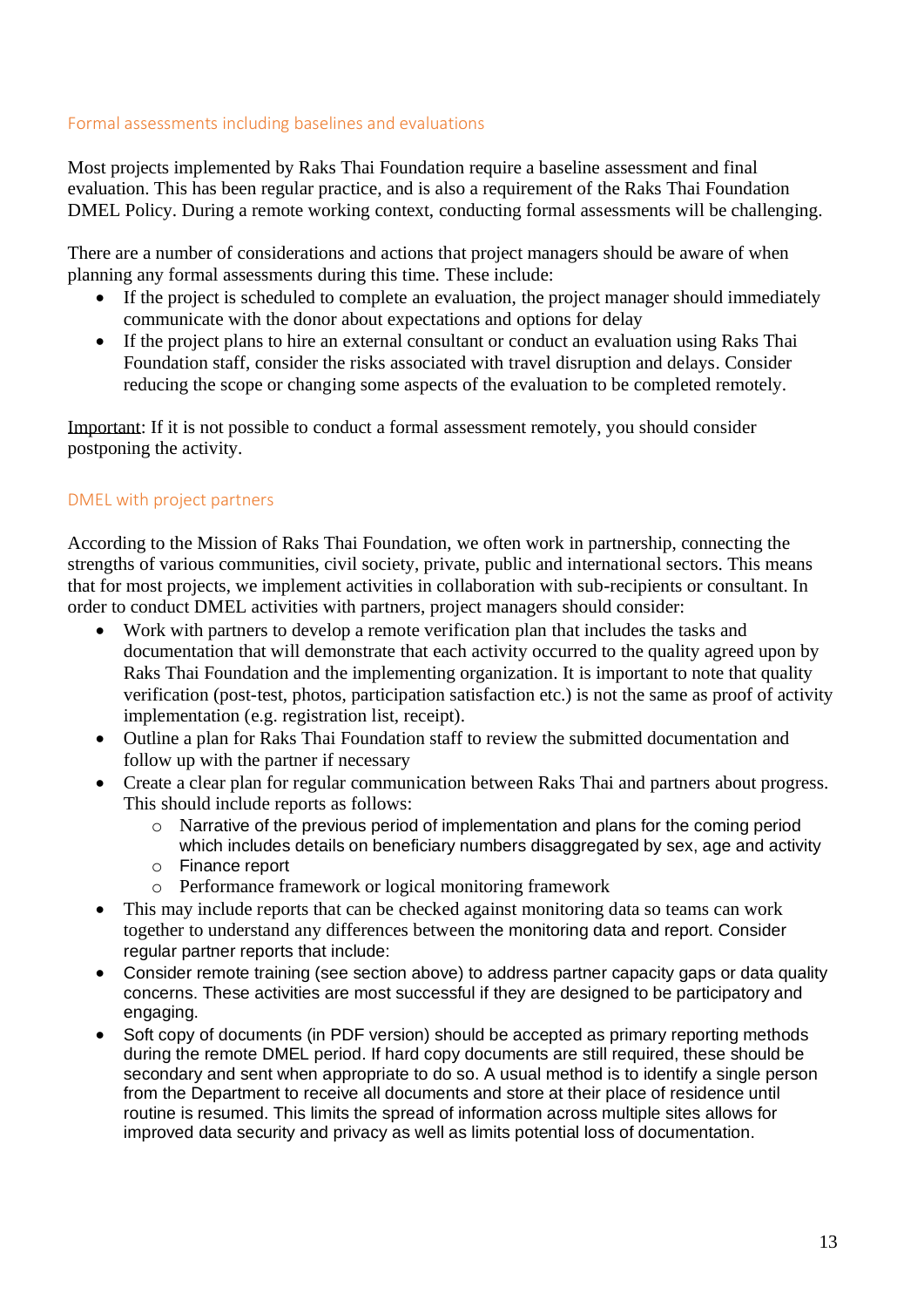# <span id="page-13-0"></span>Informed Consent

Informed consent is the process for getting permission from a project or activity participant before conducting the project or activity. Informed consent is only accepted if the participant clearly understand the facts, implications and consequences of participation.

Below is an example statement that should be read to the participant(s) prior to commencing any phone or video based interview or focus group discussion, or included at the start of any online survey:

Hello. My name is **[name]** and I work with Raks Thai Foundation. Raks Thai Foundation is a local civil society organization that contributes toward a society where all people enjoy quality of life, rights and equality. In your **[province of participant]**, we implement **[description of the project activities relevant to the participant]**. We are conducting **[description of the activity** *e.g. a survey of households and have randomly selected yours***]**. The purpose **[include purpose of activity** *e.g. of the survey is to learn more about your community so that we can improve our programs in the area***]**. Participation in the survey is voluntary and you are free to decline to answer any or all questions. We will use the information provided to **[how data will be used** *e.g used by the research team to help Raks Thai Foundation do better work in this area***]** but will not release your name or any identifying information to anyone. This **[method** *e.g. focus group, call***]** usually takes about **[estimated time]** to complete and will not affect your participation in **[other projects/upcoming activities]**. If you have any questions, comments or would like us to change or delete any information about you, please contact **[name of point of contact]** at **[phone]** or **[email]**. Are you willing for us to spend approximately **[estimated time]** with you carrying out this **[method** *e.g. focus group, call***]**?

Key considerations include:

- During remote activities it is not possible to have a signed statement from participants, therefore recorded verbal consent is required.
- Participants should be informed that confidentiality cannot be guaranteed, as it is not possible for the facilitator or caller to know who else may be listening in the background.

Important: Informed consent is compulsory. No actions should be taken unless there is documented evidence of this process

Additional details on informed consent, including a short e-learning training can be found on the Raks Thai PLP Website at:<https://www.raksthaiplp.org/consent-form.html>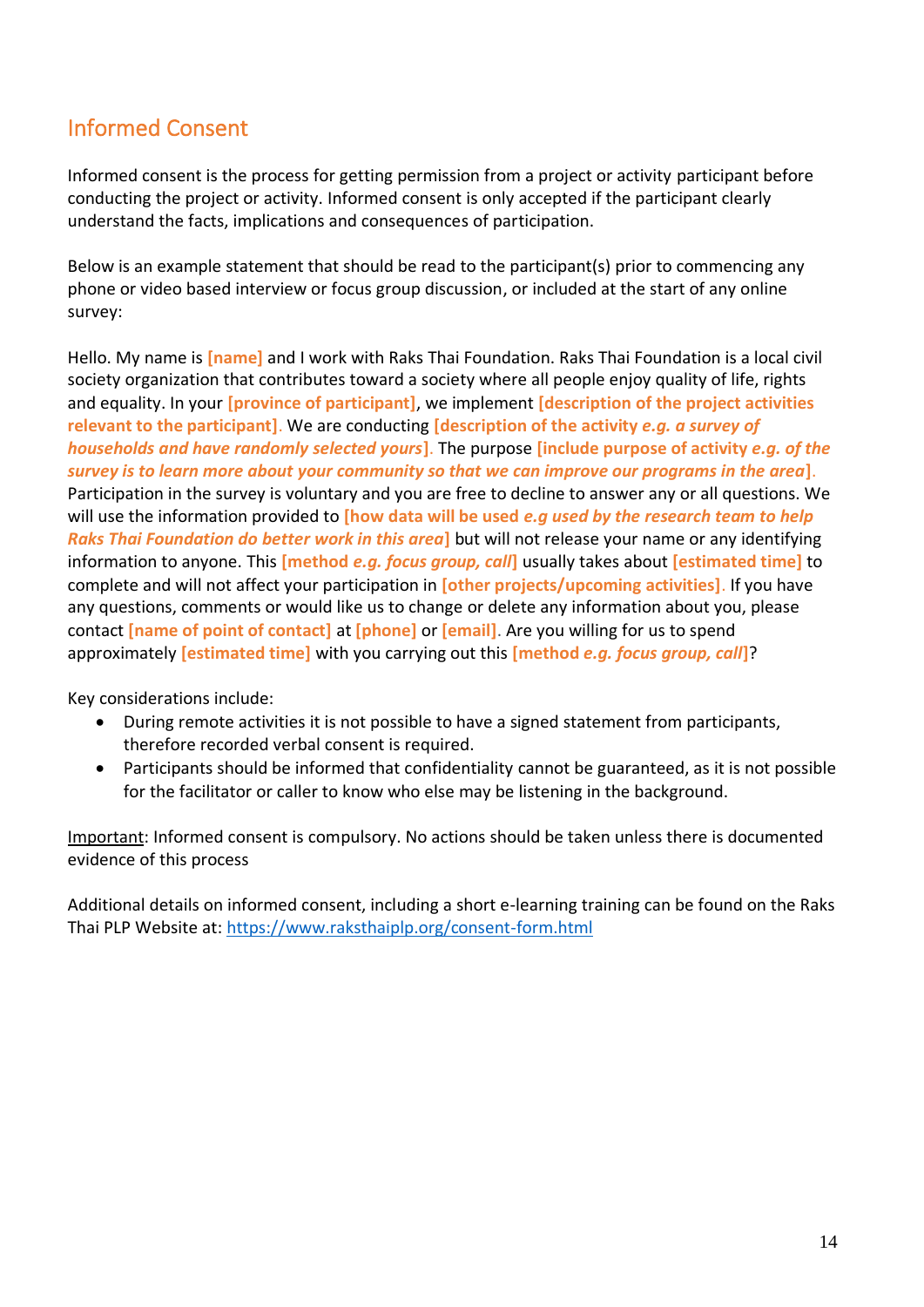# <span id="page-14-0"></span>Data Security and Privacy

In accordance with routine DMEL activities, Raks Thai Foundation is often required to process data, including personal data, to improve impact and report to relevant authorities. In processing personal data there are inherent risks such as accidental or unauthorized loss or disclosure.

Raks Thai Foundation staff must apply the same strict data security and privacy principals used the office as when processing data from a remote environment. These principals include:

- Necessity: does the information need to be viewed, analysed or shared now?
- Confidentiality: is all data anonymised, without any way to identify the individuals?
- Security: is all data transferred, analysed and stored using a secure system?

During the work from home period, Raks Thai Foundation staff must pay addition attention to the necessity, confidentiality and security of data. Requirements include:

- Do not transfer or upload any data using email or third party websites, including Dropbox, Google Drive, or MS Teams. Transfers should be made using a Raks Thai Foundation device (usb or other storage device) and kept in a secure place or on your person at all times
- Do not use a personal computer or personal storage device to transfer, store or analyse data. Raks Thai Foundation devices should be used at all times as they have updated security software and cannot be easily misplaced or used by other members in your household.
- Do not transfer or take any data home that is not necessary during the work from home period.
- Computers and storage devices which contain personal or project data must be kept in a locked cupboard during your work from home period.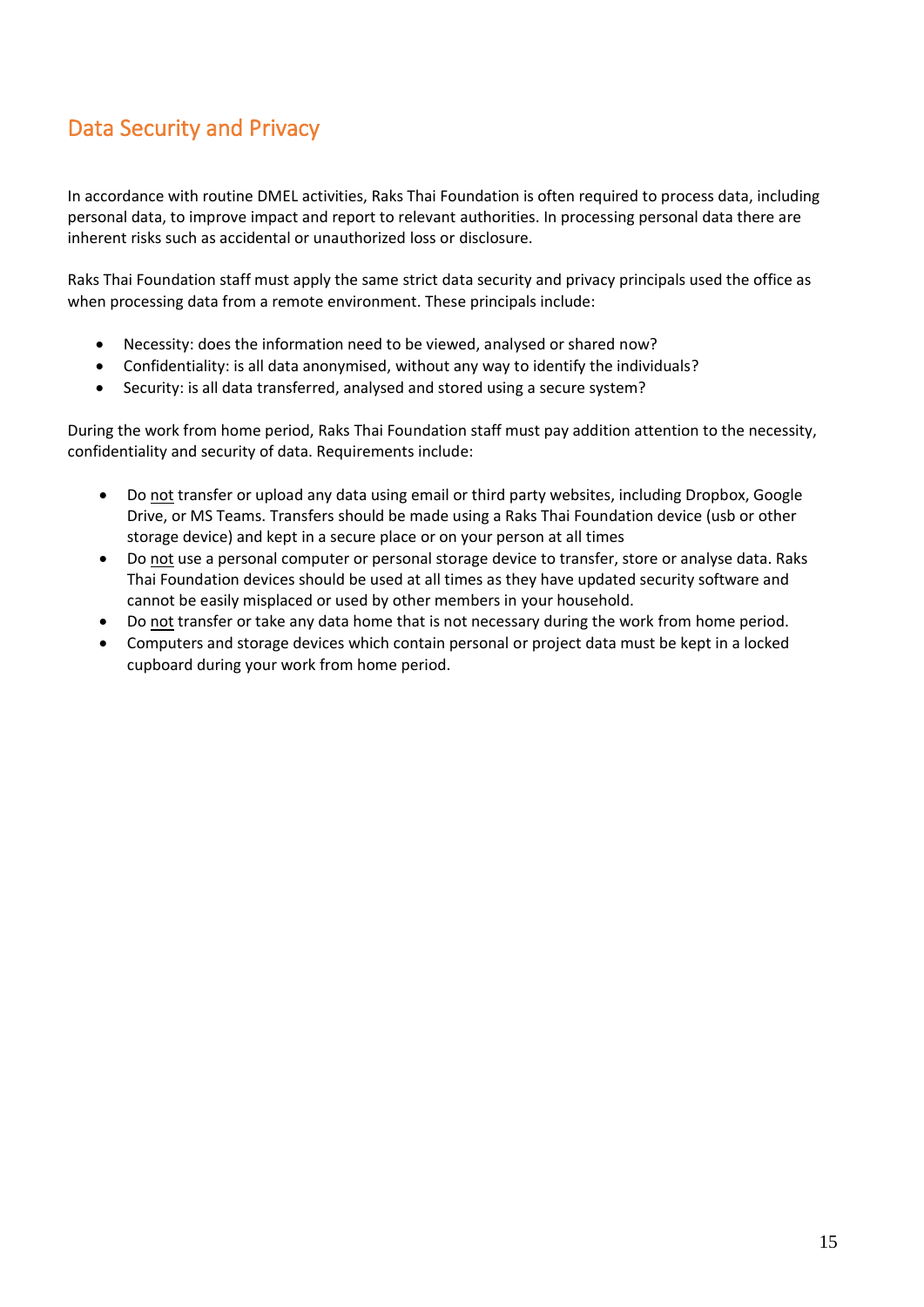## <span id="page-15-0"></span>Software Licences

In order to facilitate efficient remote DMEL activities, it is recommended that department or team purchase licences for use of software packages. These software can be used during remote DMEL as well as upon return to routine work, and therefore a valuable investment for DMEL and broader project management.

#### <span id="page-15-1"></span>Zoom

Zoom is a video communication software, with an easy, reliable cloud platform for video and audio conferencing, collaboration, chat, and webinars across mobile devices, desktops, telephones, and room systems. Zoom Rooms is the original software-based conference room solution used around the world in board, conference, huddle, and training rooms, as well as executive offices and classrooms.

Zoom can be used online, or with an app on your computer or smart device. Participants do not require a Zoom account to join a meeting, however the host requires an account.

Zoom can be used for free for up to 100 participants at a time, however if additional add-ons are required including meetings longer than 40 minutes and recording, then a licence can be purchased for US \$149.90 per year per host.

#### <span id="page-15-2"></span>Survey Monkey

SurveyMonkey is an online survey builder which allows you to easily create surveys, quizzes, and polls for any audience and will automatically analyse your results or provide an option to explore to excel.

SurveyMonkey can be used online, or with an app on your computer or smart device. Participants do not require a SurveyMonkey account to complete a survey, however the survey designer requires an account.

SurveyMonkey can be used for free to create a survey with maximum 10 questions, and allows for unlimited responses. However, if additional add-ons are required including more than 10 questions, detailed customisation and explore of data to excel, then a licence can be purchased for 8,028 THB per year for two users at a time.